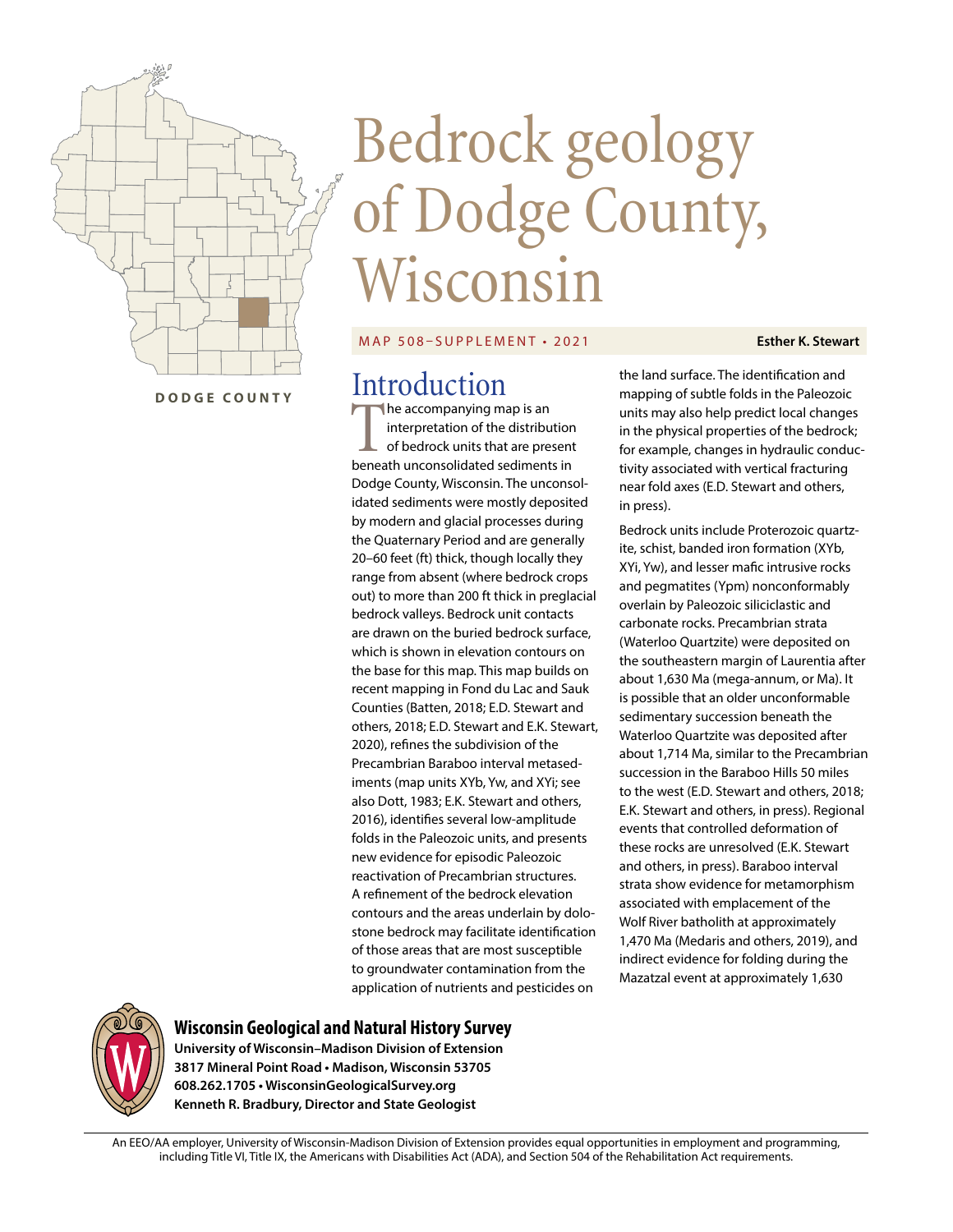Ma (Holm and others, 1998; Romano and others, 2000). The quartzite, schist, and iron formation (XYb, XYi, Yw) are intruded by mafic dikes and pegmatites (Ypm) of uncertain age. Geochemical and geochronologic data suggest pegmatites and associated mafic intrusions are associated with the Wolf River batholith which may be related to the Green Island plutonic belt of the Eastern Granite Rhyolite province (1,400 Ma; Bucholz and others, 2005; Holm and others, 2007; Bickford and others, 2015; Medaris and others, 2019). Some mafic intrusions may be related to the Midcontinent Rift (about 1,100 Ma; for example, Holm and others, 2020). The evidence for these events is from aeromagnetic anomaly data (E.K. Stewart and others, 2016; E.D. Stewart and others, 2018) and an exposure of pegmatites and mafic dikes at a quarry in southwestern Dodge County (Bucholz and others, 2005). Here, the Waterloo quartzite (Yw) is exposed in low-lying outcrops along the western limb of the Waterloo syncline. The overlying Cambrian through Silurian sandstones and dolomites were deposited as nearshore through offshore deposits in a broad, epeiric sea some 510–430 million years ago (for example, Sloss, 1963; Smith and others, 1993; Choi and others, 1999; Runkel and others, 1998, 2007; McLaughlin and others, 2019). Chronologic subdivisions are from Gradstein and others (2012) as well as regional studies. The subdivision of the Cambrian into Middle and Late Cambrian units (Epoch 3 and Furongian;  $\mathbf{C}e$ ,  $\mathbf{C}t$ ,  $\mathbf{C}t$ ) and the position of the Cambrian-Ordovician boundary are based on Runkel and others (2007). The subdivision of the Ordovician and Silurian units (Opc, Oa, Os, Om, Su) is based on Choi and others (1999), Witzke and others (2010), and McLaughlin and others (2019). The map area overlies the Wisconsin arch, a structural high that was periodically subaerially exposed during the deposition of the Paleozoic units. The Wisconsin dome was elevated to the north and the Paleozoic units dip gently 3–5 degrees toward the Michigan basin to the east.

## Bedrock surface

The topographic surface of the<br>mostly buried bedrock was interpreted from depth-to-bedrock<br>information from 3.213 well construct mostly buried bedrock was interpreted from depth-to-bedrock information from 3,213 well construction reports (WCRs), soils data from the U.S. Department of Agriculture, and observation of land surface topography. The bedrock surface elevation was hand contoured at 20-ft intervals. The bedrock topography closely mimics the present-day surface topography in places underlain by shallow dolostone (depth to bedrock <50 ft). On the basis of this observation, bedrock-surface-elevation contours were interpreted to closely follow the trend of surface topographic contours in areas underlain by dolostone bedrock units, including drumlin fields where WCR data suggest some drumlins underlain by dolostone include a bedrock core (E.K. Stewart, 2021). Bedrock elevation contours more loosely follow the trend of surface elevation contours in areas underlain by sandstone, shale, and quartzite.

Most of the topography on the bedrock surface developed before the deposition of glacial and modern sediments during the Quaternary Period. The variable resistance to weathering and erosion of bedrock units is reflected in the topography of the bedrock and land surfaces. The Precambrian quartzite (XYb, Yw) is most resistant to erosion. Today, the western side of the Waterloo syncline is a mostly buried Precambrian topographic high (Yw); during the Cambrian Period, this topographic high was at the land surface. The Paleozoic dolostone units (Su, Os, Opc) are relatively resistant to erosion and tend to cap elevated ledges or plateaus. In contrast, the softer sandstone and shale units (Om, Oa,  $Ct$ ,  $Ctc$ ) are more susceptible to erosion and tend to form slopes that are dissected by preglacial drainage systems. The ledge-forming Silurian dolostone (Su) is present in eastern Dodge County. Bedrock-surface and ground-surface elevations are highest in areas of northeastern and north-central Dodge County that are underlain by Silurian dolostone. To the west, shale of the Ordovician Maquoketa Group (Om) is a slope-forming unit that flanks the Silurian dolostone, and this contact is discontinuously expressed in the land surface morphology as the Niagara Escarpment. The Maquoketa is herein elevated from a formation to a group to more closely follow its usage in Illinois and Indiana. The Maquoketa's subunits are herein elevated from member to formation rank. The Maquoketa Group includes (in ascending order) the Scales Formation (shale), the Fort Atkinson Formation (shaly dolostone), the Brainard Formation (dolomitic shale and lesser shaly dolomite and grainstone), and the Neda Formation (mudstone to oolite). In central Dodge County, dolostone of the Ordovician Sinnipee Group (Os) forms a second broad, relatively elevated ledge. Due to the regional eastward dip, this Ordovician ledge has the highest surface elevation in northwestern Dodge County. The slope-forming sandstone and shale of the Ordovician Ancell Group (Oa) abut the Sinnipee Group to the west. Preglacial drainages dissect western Dodge County west of the Sinnipee Group, exposing dolostone of the Ordovician Prairie du Chien Group (Opc) and underlying sandstone of the Cambrian Trempealeau and Tunnel City Groups ( $Ct$ ,  $Ctc$ ).

Two main preglacial drainage systems incised the bedrock surface (see fig. 1). In eastern Dodge County, several east-southeast-trending preglacial tributaries to the ancestral Rock River incised the Silurian dolostone (Su) and shale of the Maquoketa Group (Om). These tributaries flowed either east towards the ancestral eastern branch of the Rock River, or west toward the south-southeast-trending ancestral Rock River that paralleled the Niagara Escarpment and is today partially occupied by Horicon Marsh, Sinissippi Lake, and the modern Rock River in southeastern Dodge County. The ancestral Crawfish River developed over less-resistant Cambrian to Ordovician sandstone (Ct, Ctc, Oa) in western Dodge and southeastern Columbia Counties. It flowed south into Jefferson County to join with the ancestral Rock River. Incision by these drainage systems partially controls the mapped extent of the bedrock units, especially to the east where deep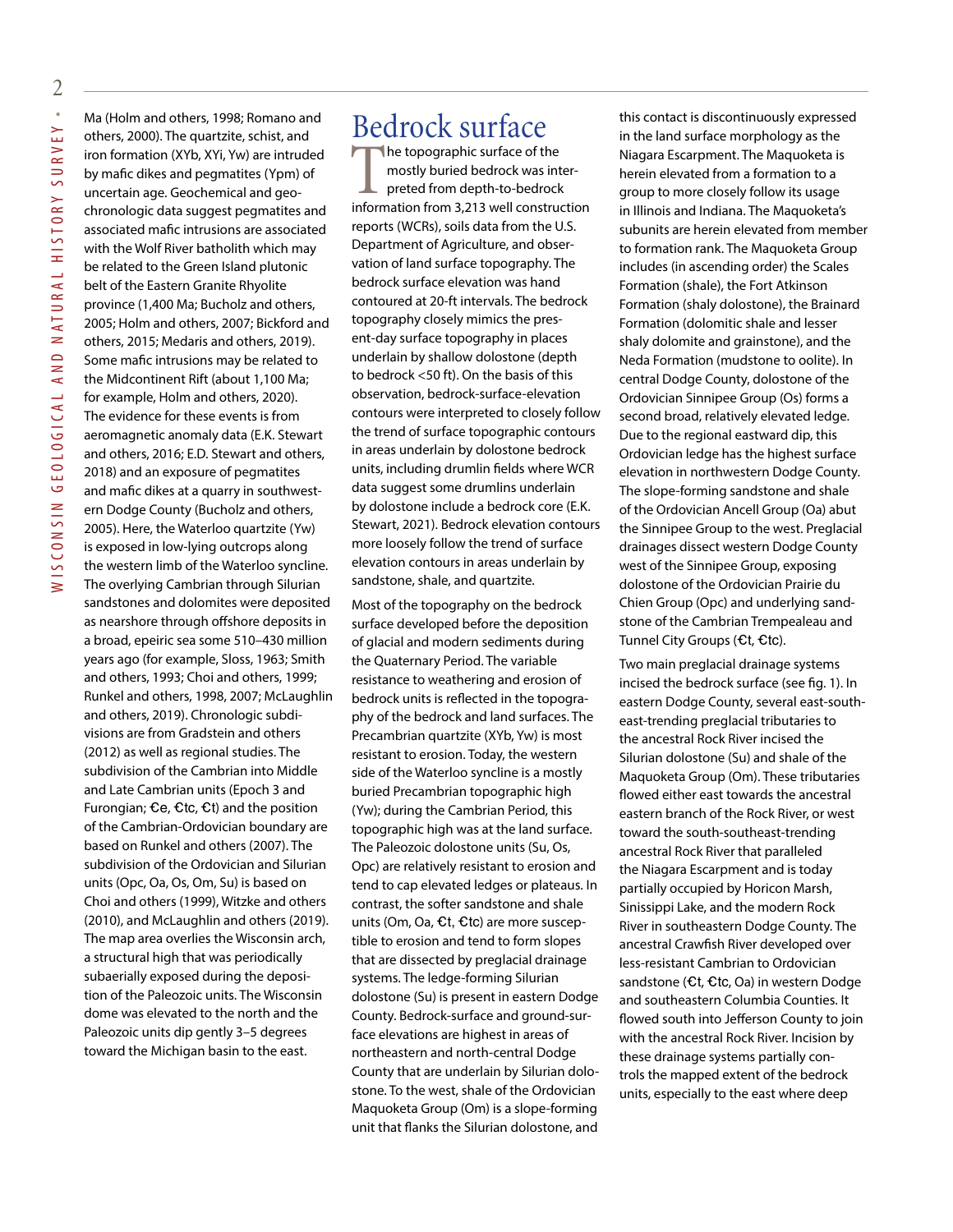preglacial valleys cut down into shale of the Maquoketa Group (Om), removing the overlying Silurian dolostone (Su).

### Structure

any previously unrecognized folds in the Paleozoic units are identified and named on the map. Fold geometry aligns with linear aeromagnetic anomalies that previously had been interpreted as Precambrian fold axes and faults (see figs. 2 and 3; E.K. Stewart and others, 2016).

#### **Precambrian**

**the buried bedrock** 

**sea level. Modern lakes are shown in blue and labeled. The approximate** 

**preglacial rivers are** 

**yellow lines, with arrows indicating the downstream direction.** 

The Precambrian quartzite, schist, and iron formation (XYb, XYi, Yw) are deformed by kilometer-scale folds and may be offset by regional-scale faults (E.K. Stewart and others, 2016). Precambrian rocks (Yw, Ypm) are only exposed in the Waterloo syncline, an east-plunging, kilometer-scale syncline in southwestern Dodge County. An elliptical, canoe-shaped aeromagnetic anomaly in northern Dodge County is likely caused by similarly folded quartzite and

iron formation (E.K. Stewart and others, 2016). Beyond the Waterloo syncline, the Precambrian surface is poorly constrained by a few unevenly distributed wells.

#### **Paleozoic**

The Paleozoic units are offset on the order of tens of feet by small folds that may be underlain or cut by faults. Structures are recognized through the correlation of Paleozoic units identified from well construction reports, cuttings, core, and geophysical logs. A series of low-amplitude anticlines and synclines similar to those recognized in the lead-zinc district of southwestern Wisconsin (for example, Heyl and others, 1959) are apparent on the structure-contour map drawn on the base of the Sinnipee Group (Os; see fig. 2). Descriptions of two representative structures are provided below.

#### **Beaver Dam anticline**

The Beaver Dam anticline is a gentle, east-southeast-plunging anticline with a maximum amplitude of approximately 75 ft. The anticlinal trace is sinuous across west-central Dodge County, extending for approximately 17 miles. The inclination of the fold limbs is subtle, reaching as much as 2 degrees, but it is probably less for most of the fold's length.

The Beaver Dam anticline is coincident with a curvilinear, positive aeromagnetic anomaly and an abrupt, slight offset in the gravity data. A drill core collected along the fold axis (drill core name: WGNHS Slinger; WID: 14001388) recovered Precambrian iron formation (XYi) overlain by sandstone of the Cambrian Elk Mound Group ( $Ce$ ) across a sharp, erosive contact at a relatively elevated 490 ft above sea level. Large (>5 centimeters), angular clasts of iron formation are incorporated into the lowest sandstone of the Cambrian Elk Mound Group. The Ordovician Prairie du Chien Group (Opc) is absent and the overlying Ordovician Ancell Group (Oa) comes into contact with sandstone of the Cambrian Jordan Formation of the Trempealeau Group  $(Et)$  across an unconformable surface. The core shows evidence for greater fracture density and small

#### **Bedrock elevation, in feet above sea level**

**Figure 1. Elevation of surface, in feet above locations of ancestral shown by the dashed**  663 700 750 800 850 900 950 1,000 1,050 1,100 1,150 1,200 Miles  $2.5 - 5$ *Beaver Dam Lake Fox Lake Horicon Marsh Sinissippi Lake Ancestral* **C**<br>*C*<sub>*K*</sub><br>*R*<sup>i</sup><br>*R*<sup>i</sup> *r Ancestral Rock River*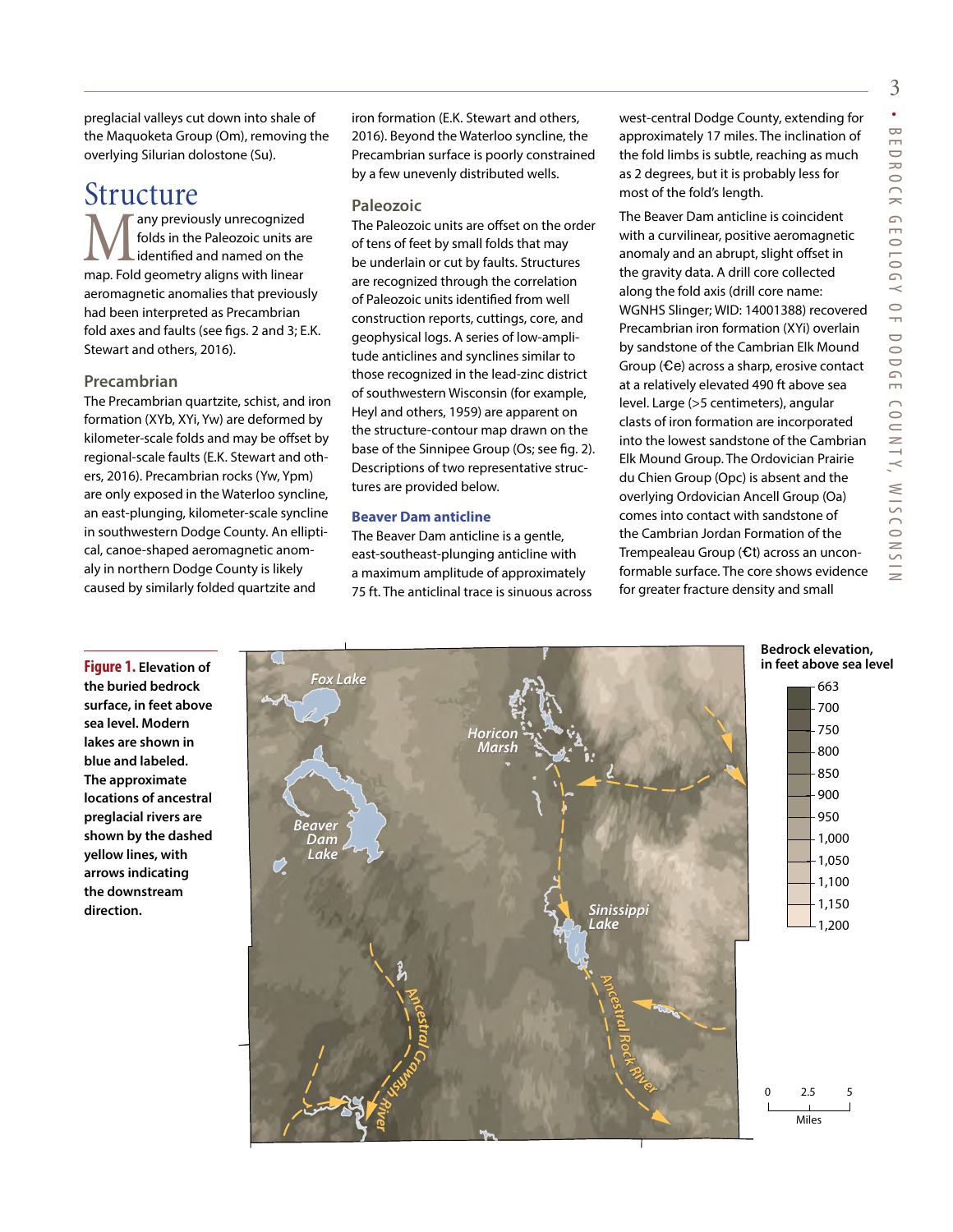faults compared to cores collected away from the fold axis. Fracturing and faulting is prevalent within the Ancell Group and fractures in the basal Elk Mound Group are heavily mineralized with sulfides.

#### **Waupun anticline**

The Waupun anticline is a gentle, east-northeast-plunging anticline with a maximum amplitude of approximately 60 ft. The anticlinal trace is discontinuous across northwestern Dodge County, extending for approximately 12 miles. The inclination of the fold limbs is subtle, reaching as much as 2 degrees, but it is probably less for most of the fold's length.

The Waupun anticline is coincident with a strong, broad, linear, northeast-trending set of aeromagnetic anomalies that extends to the southwest (bisecting Columbia County) and to the northeast to the city of Fond du Lac in Fond du Lac County. Geophysical logs and geologic

logs generated from the cuttings of several deep wells at the Waupun Correctional Institution indicate that the Prairie du Chien Group (Opc) is locally absent and the Ancell Group (Oa) comes into contact with the lower Trempealeau Group  $f(t)$ (cross section A–A*'*). The observed offset of the Precambrian surface is about 300 ft, an order of magnitude larger than the offset of overlying Cambrian to Ordovician units.

#### **Interpretation**

In Dodge County, observations of drillers' logs, well cuttings, drill core, and geophysical logs demonstrate the deformation of the Cambrian sandstones ( $\mathbf{\hat{c}}$ e,  $\mathbf{\hat{c}}$ tc,  $-t$ ) through the Ordovician Ancell Group (Oa). The overlying Ordovician Maquoketa Group (Om) and Silurian dolostone (Su) are likely also deformed (Heyl and others, 1959); however, in Dodge County, the available data constraining such deformation are inconclusive. Observations in Dodge County are consistent with regional observations that indicate several episodes of deformation focused along reactivated Precambrian structures. Craddock and Van der Pluijm (1989) and Van der Pluijm and others (1997) documented the transmission of late Paleozoic plate tectonic stresses from the Appalachian and Ouachita orogenies into the interior of the midcontinental United States, and they suggested these stresses may have caused reactivation of pre-existing structures that were favorably oriented with respect to the plate margin. Paleozoic to Mesozoic reactivation of Precambrian structures likely influenced the source and pathway of the mineralized Mississippi Valleytype fluids in southeastern Wisconsin (Haroldson and others, 2018; Luczaj and Huang, 2018) and a subsequent remobilization of arsenic within the local groundwater aquifer system (E.D. Stewart and others, in press).

**Figure 2. Structure-contour map of the base of the Ordovician Sinnipee Group (Os). Structure contours were drawn by hand from the elevation of the base of the Sinnipee Group as recorded in well construction reports, geologic logs, geophysical logs, and drill core.**

Extent of Ordovician Sinnipee Group

- Extent of Waterloo Quartzite; includes both outcrops and buried rock
- Strike and dip of bedding of Waterloo Quartzite 55
- Well that intersects base Ordovician Sinnipee Group

Anticline—Solid arrow (where shown) indicates direction of plunge

Syncline—Solid arrow (where shown) indicates direction of plunge

Structure contours drawn on base of Ordovician Sinnipee Group— Dashed where well-data control is limited; dotted beyond extent of Sinnipee. Contour interval is 25 feet. *600*

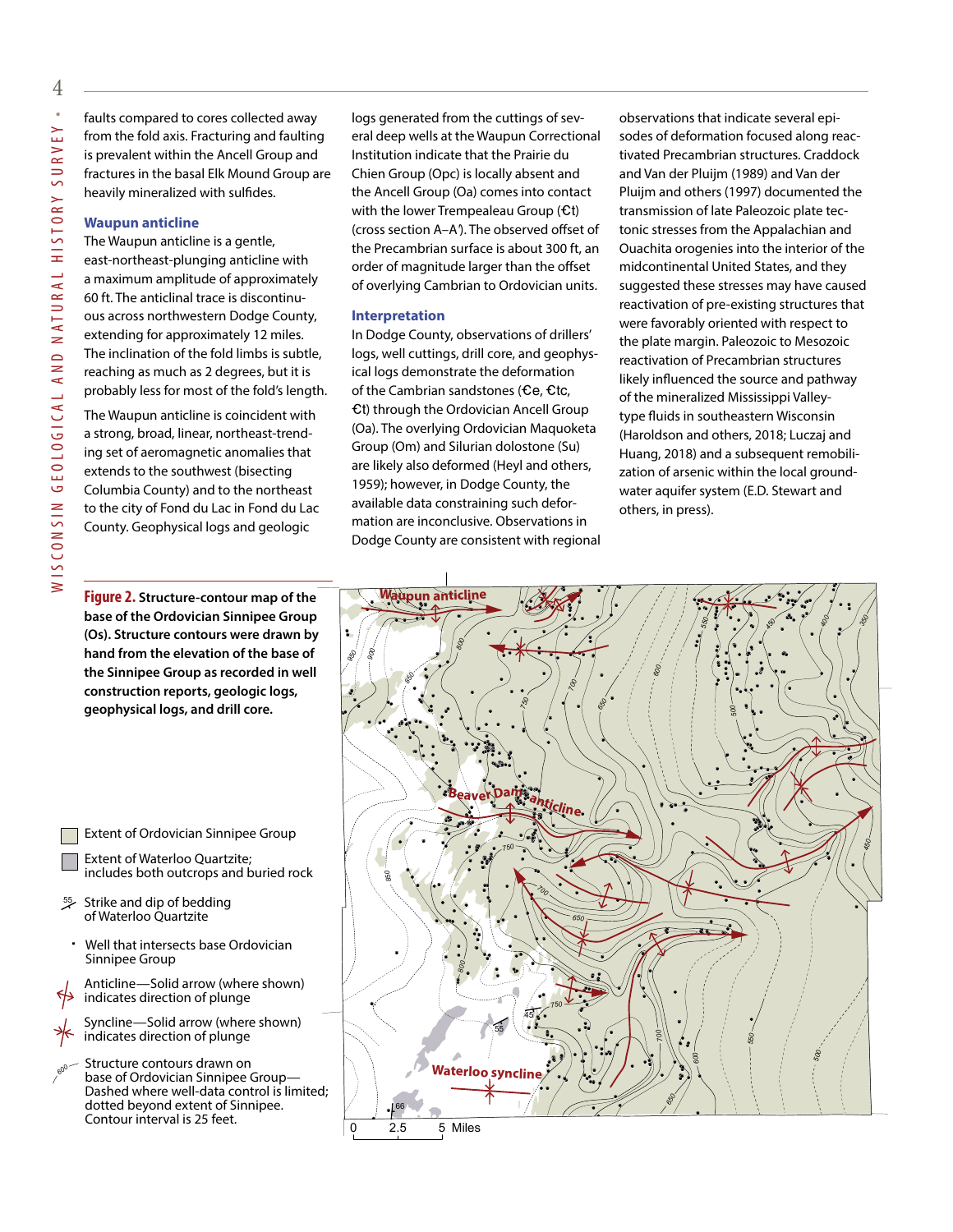The fold axes interpreted from the structure contours drawn on the base of the Sinnipee Group (fig. 2) tend to align with geophysical anomalies that likely reflect structures in the underlying Precambrian rocks (fig. 3; Holm and others, 2007; E.K. Stewart and others, 2016). The coincidence of Paleozoic folds with Precambrian faults is observed in the Baraboo Hills, some 40 miles west of Dodge County (E.D. Stewart and E.K. Stewart, 2020). In Dodge County, the large offset of the Precambrian surface relative to the offset of the overlying Paleozoic units observed along the axes of the Beaver Dam and Waupun anticlines may be attributed to Precambrian deformation, which supports the interpretation that older structures were reactivated during the Paleozoic.

An early period of uplift may have developed during the Middle Cambrian, shortly before or during the deposition of the Mount Simon Formation ( $\mathbf{Cem}$ ) of the Elk Mound Group ( $\epsilon$ e). The evidence for this uplift is mostly from the observation of large, angular clasts of iron formation incorporated into the base of the Elk Mound Group in the WGNHS Slinger drill core along the axis of the Beaver Dam anticline. The size and angularity of these soft, poorly resistant clasts indicate they were exposed at the land surface shortly before their incorporation into the basal Elk Mound Group detritus. The overall coarse grain size of the Elk Mound Group in Dodge County suggests the Wisconsin arch was subtly expressed as a topographic high by Middle Cambrian time. The fine-grained fraction that is characteristic of the Eau Claire Formation  $(Cee)$ elsewhere in Wisconsin is minimal to absent in all but perhaps eastern Dodge County, likely due to the winnowing of the finer grains in a slightly higher-energy,

more proximal setting over the Wisconsin arch. The overlying Cambrian Tunnel City Group ( $C$ tc) and Trempealeau Group ( $C$ t) maintain their thicknesses, indicating potential Cambrian deformation did not persist much longer beyond the deposition of the Elk Mound Group.

An important period of deformation developed by the end of Early Ordovician time, resulting in a more pronounced uplift of the Wisconsin arch (Heyl and others, 1959). This Early to Middle Ordovician deformation likely caused the localized uplift and erosion of the Prairie du Chien Group (Opc) before the deposition of the overlying Ancell Group (Oa). Mapping in southeastern Minnesota is consistent with these observations and further documents the changes in thicknesses within the Prairie du Chien Group that are interpreted as evidence for syndepositional tectonism (Steenberg and others, 2015, 2018). Closer to Dodge County in the Baraboo Hills



**Figure 3.** Structure contours drawn on **the base of the Ordovician Sinnipee**  –36 **Group (from fig. 2) overlain on reduced-**196 **to-pole (RTP) aeromagnetic anomaly map. Aeromagnetic anomalies reflect**  251 **magnetic contrast in the upper crust;**  330 **in Wisconsin, this data responds to**  364 **variations in the Precambrian basement**  398 **because the overlying Paleozoic rocks**  431 **and Quaternary sediments are mostly**  462 **magnetically transparent. Paleozoic**  492 **fold axes closely align with linear**  521 **aeromagnetic anomalies (compare with**  552 **fig. 2), supporting the interpretation**  586 **that Precambrian structures were**  625 **reactivated during the Paleozoic.**  669 **See Daniels and Snyder (2002) and**  725 **E.D. Stewart and others (2018) for**  793 **a description of the aeromagnetic**  885 dataset. <u>293</u> **(nT)**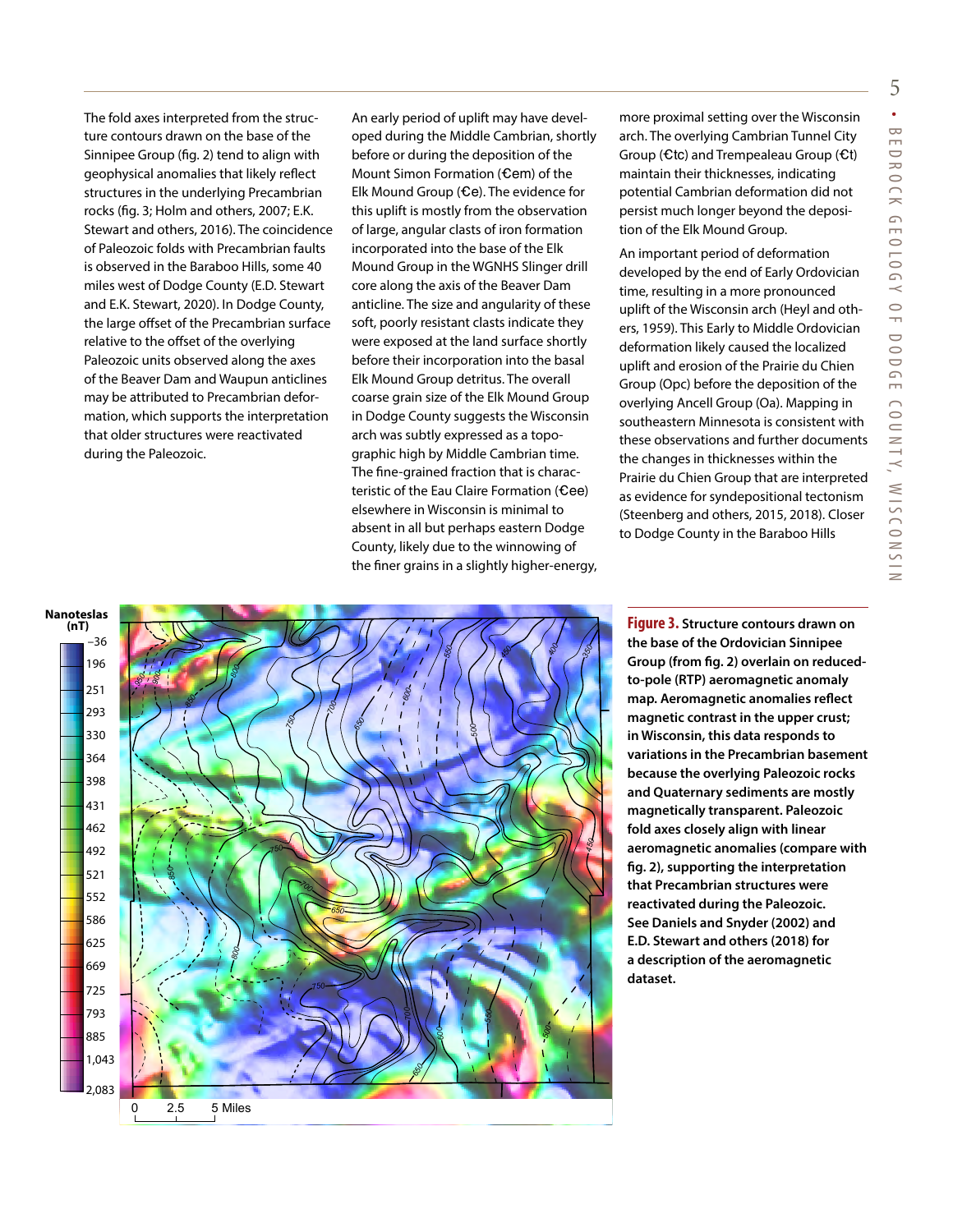of Sauk County, outcrops of the Prairie du Chien Group are gently folded (E.D. Stewart and E.K. Stewart, 2020).

Subtle deformation continued after the deposition of the Ancell Group (Oa), resulting in the folding of the overlying Sinnipee Group (Os) and localized fracture development and mineralization. Subsurface mapping of the base of the Ordovician Maquoketa Group (Om) and overlying Silurian dolostone (Su) indicates subtle folding of these units, though less conclusively than for underlying units (see cross sections A–A*'* and B–B').

## Acknowledgments

This project benefited from the<br>contributions of many collabor<br>Amber Boudreau, Sarah Bremr<br>lackie DeBruyne, Ana Genthe, Greg contributions of many collaborators. Amber Boudreau, Sarah Bremmer, Jackie DeBruyne, Ana Genthe, Greg Guenther, Lisa Haas, Mike Hurth, Matt Lamb, Pat McLaughlin, Mason Neuman, Drae Rogers, Alex Walker, and Jay Zambito assisted with collecting drill core and processing samples. Pete Chase coordinated the collection of drill core and geophysical logs. Eric Anderson (U.S. Geological Survey) compiled aeromagnetic data and performed the RTP transformation. Elizabeth Koozmin edited the map. Special thanks to Bill Batten for his care and expertise running the drill rig. Insightful discussions with Bill Batten, Eric Stewart, Tony Runkel, and Pat McLaughlin helped me improve the stratigraphic and structural interpretation of the map. Bill Batten, Julia Steenberg, and John Craddock provided review comments that improved the quality of the map. Finally, thank you to the landowners who allowed access to their property to extract bedrock drill core and examine rock outcrops.

## References

- Batten, W.G., 2018, Bedrock geology map of Fond du Lac County, Wisconsin: Wisconsin Geological and Natural History Survey Map M505, 2 plates, scale 1:100,000, [https://wgnhs.wisc.edu/](https://wgnhs.wisc.edu/pubs/000963/) [pubs/000963/.](https://wgnhs.wisc.edu/pubs/000963/)
- Bickford, M.E., Van Schmus, W.R., Karlstrom, K.E., Mueller, P.A., and Kamenov, G.D., 2015, Mesoproterozoic-trans-Laurentian magmatism: A synthesis of continentwide age distributions, new SIMS U-Pb ages, zircon saturation temperatures, and Hf and Nd isotopic compositions: Precambrian Research, v. 265, p. 286–312.
- Bucholz, T.W., Falster, A.U., and Simmons, W.B., 2005, Mineralogy of pegmatites and spatially associated metasomatized zones, Michels Materials Quarry, Waterloo, WI [abs.], in Easton, M., and Hollings, P., eds., Institute on Lake Superior Geology, 51st annual meeting, Nipigon, Ontario, May 24–28, 2005, Proceedings, Part 1—program and abstracts: Institute on Lake Superior Geology, v. 65, p. 8–9.
- Choi, Y.S., Simo, J.A., and Saylor, B.Z., 1999, Sedimentologic and sequence stratigraphic interpretation of a mixed carbonate-siliciclastic ramp, midcontinent epeiric sea, Middle to Upper Ordovician Decorah and Galena Formations, Wisconsin, in Harris, P.M., and Simo, J.A., eds., Advances in carbonate sequence stratigraphy: Application to reservoirs, outcrops, and models: SEPM Society for Sedimentary Geology Special Publication 63, p. 275–289.
- Clayton, L., and Attig, J.W., 1990, Geology of Sauk County, Wisconsin: Wisconsin Geological and Natural History Survey Information Circular 67, 68 p., 2 plates, scale 1:100,000, https://wgnhs.wisc.edu/ pubs/000317/.
- Craddock, J.P. and van der Pluijm, B.A., 1989, Late Paleozoic deformation of the cratonic carbonate cover of eastern North America: Geology, v. 17, 416–419.
- Daniels, D.A., and Snyder, S.L., 2002, Wisconsin aeromagnetic and gravity maps and data; a web site for distribution of data: U.S. Geological Survey Open-File Report 2002–493, https://pubs.usgs.gov/of/2002/ of02-493/.
- Dott, R.H., Jr., 1983, The Proterozoic red quartzite enigma in the north-central United States: Resolved by plate collision? in Medaris, L.G., Jr., ed., Early Proterozoic geology of the Great Lakes region: Geological Society of America Memoir 160, p. 129–141.
- Haroldson, E.L., Beard, B.L., Satkoski, A.M., Brown, P.E., and Johnson, C.M., 2018, Gold remobilization associated with Mississippi Valley-type fluids: A Pb isotope perspective: Geological Society of America Bulletin, v. 130, p. 1583–1595.
- Gradstein, F.M., Ogg, J.G., Schmitz, M.D., and Ogg, G.M., 2012, The geologic time scale 2012: Oxford, U.K., Elsevier, 1,176 p.
- Heyl, A.V., Jr., Agnew, A.F., Lyons, E.J., and Behre, C.H., Jr., 1959, The geology of the upper Mississippi Valley zinclead district: U.S. Geological Survey Professional Paper 309, 310 p., 24 plates
- Holm, D., Schneider, D., and Coath, C.D., 1998, Age and deformation of Early Proterozoic quartzites in the southern Lake Superior region: Implications for extent of foreland deformation during final assembly of Laurentia: Geology, v. 26, p. 907–910.
- Holm, D.K., Anderson, R., Boerboom, T.J., Cannon, W.F., Chandler, V., Jirsa, M., Miller, J., Schneider, D.A., Schulz, K.J., and Van Schmus, W.R., 2007, Reinterpretation of Paleoproterozoic accretionary boundaries of the northcentral United States based on a new aeromagnetic-geologic compilation: Precambrian Research, v. 157, p. 71–79.
- Holm, D., Medaris, L.G., Jr., McDannell, K.T., Schneider, D.A., Schulz, K., Singer, B.S., and Jicha, B.R., 2020, Growth, overprinting, and stabilization of Proterozoic provinces in the southern Lake Superior region: Precambrian Research, v. 339, 106687.